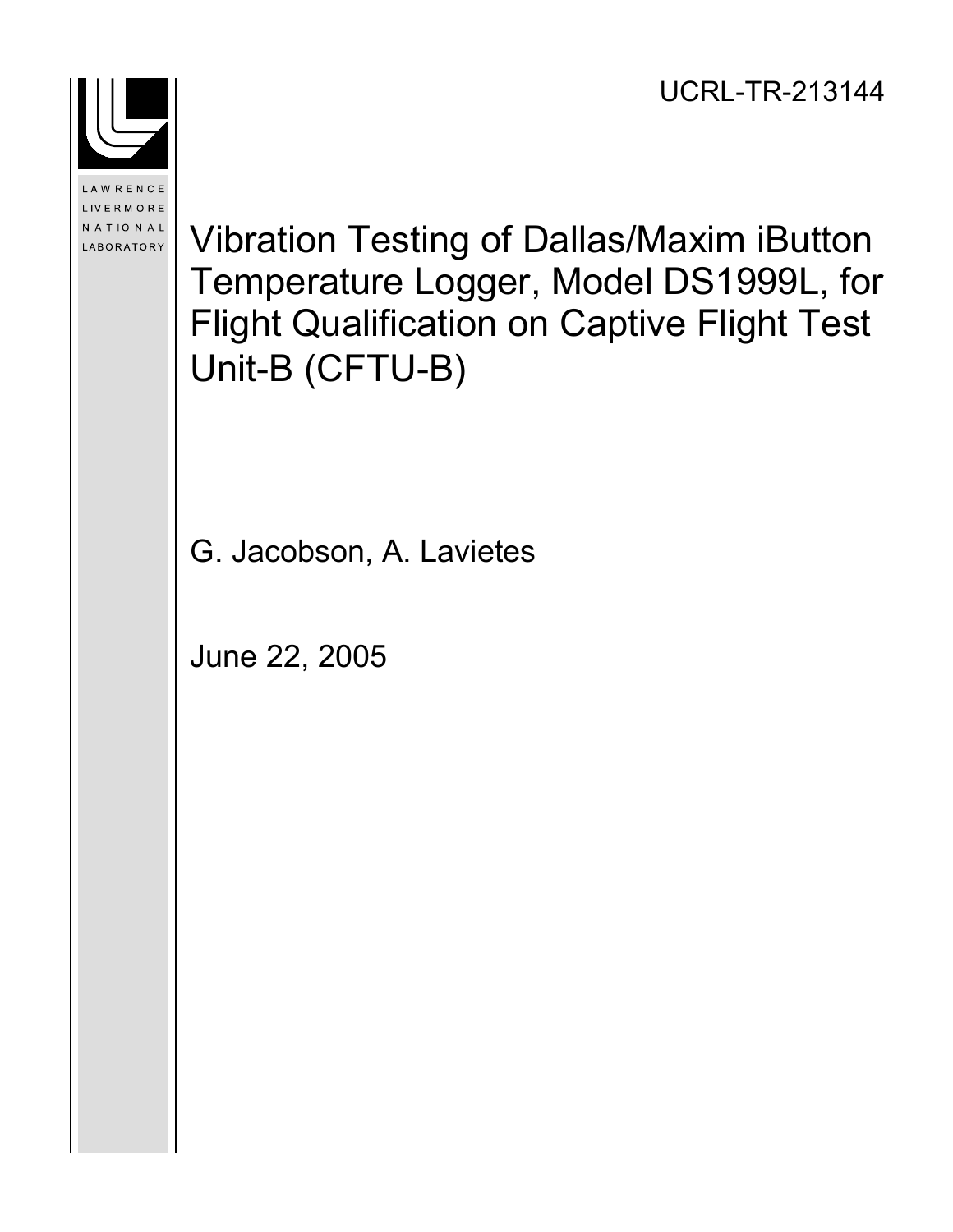#### **Disclaimer**

This document was prepared as an account of work sponsored by an agency of the United States Government. Neither the United States Government nor the University of California nor any of their employees, makes any warranty, express or implied, or assumes any legal liability or responsibility for the accuracy, completeness, or usefulness of any information, apparatus, product, or process disclosed, or represents that its use would not infringe privately owned rights. Reference herein to any specific commercial product, process, or service by trade name, trademark, manufacturer, or otherwise, does not necessarily constitute or imply its endorsement, recommendation, or favoring by the United States Government or the University of California. The views and opinions of authors expressed herein do not necessarily state or reflect those of the United States Government or the University of California, and shall not be used for advertising or product endorsement purposes.

This work was performed under the auspices of the U.S. Department of Energy by University of California, Lawrence Livermore National Laboratory under Contract W-7405-Eng-48.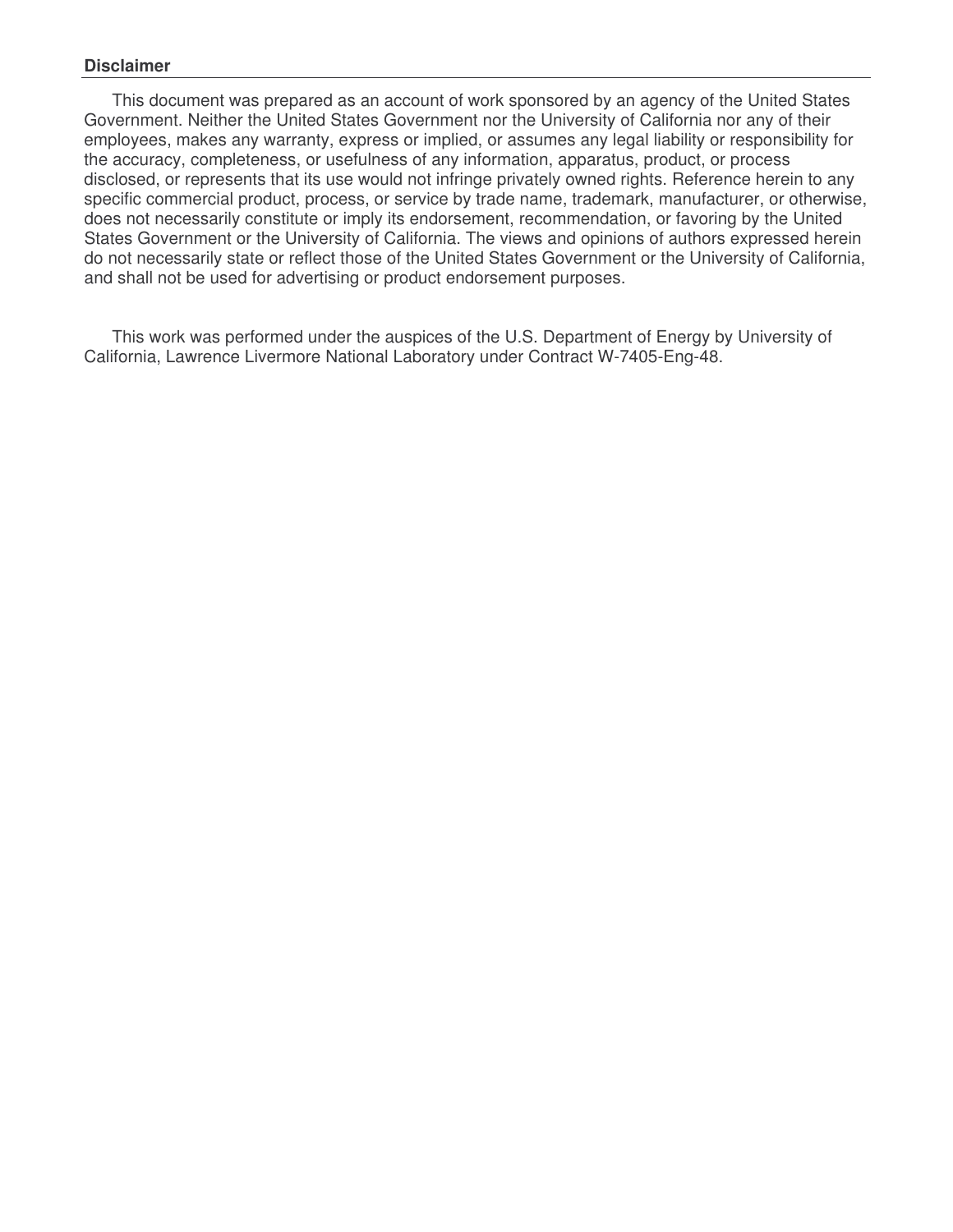# Vibration Testing of Dallas/Maxim iButton Temperature Logger, Model DS1999L, for Flight Qualification on Captive Flight Test Unit–B (CFTU-B) Test Number 001

Test performed 26 April 2005

Prepared by:

Gerard F. Jacobson 29 April 2005 Engineering Technical Associate Defense Sciences Engineering Division Lawrence Livermore National Laboratory

\_\_\_\_\_\_\_\_\_\_\_\_\_\_\_\_\_\_\_\_\_\_\_\_\_\_\_\_\_

Approved by:

Anthony D. Lavietes Engineer Defense Sciences Engineering Division Lawrence Livermore National Laboratory

\_\_\_\_\_\_\_\_\_\_\_\_\_\_\_\_\_\_\_\_\_\_\_\_\_\_\_\_\_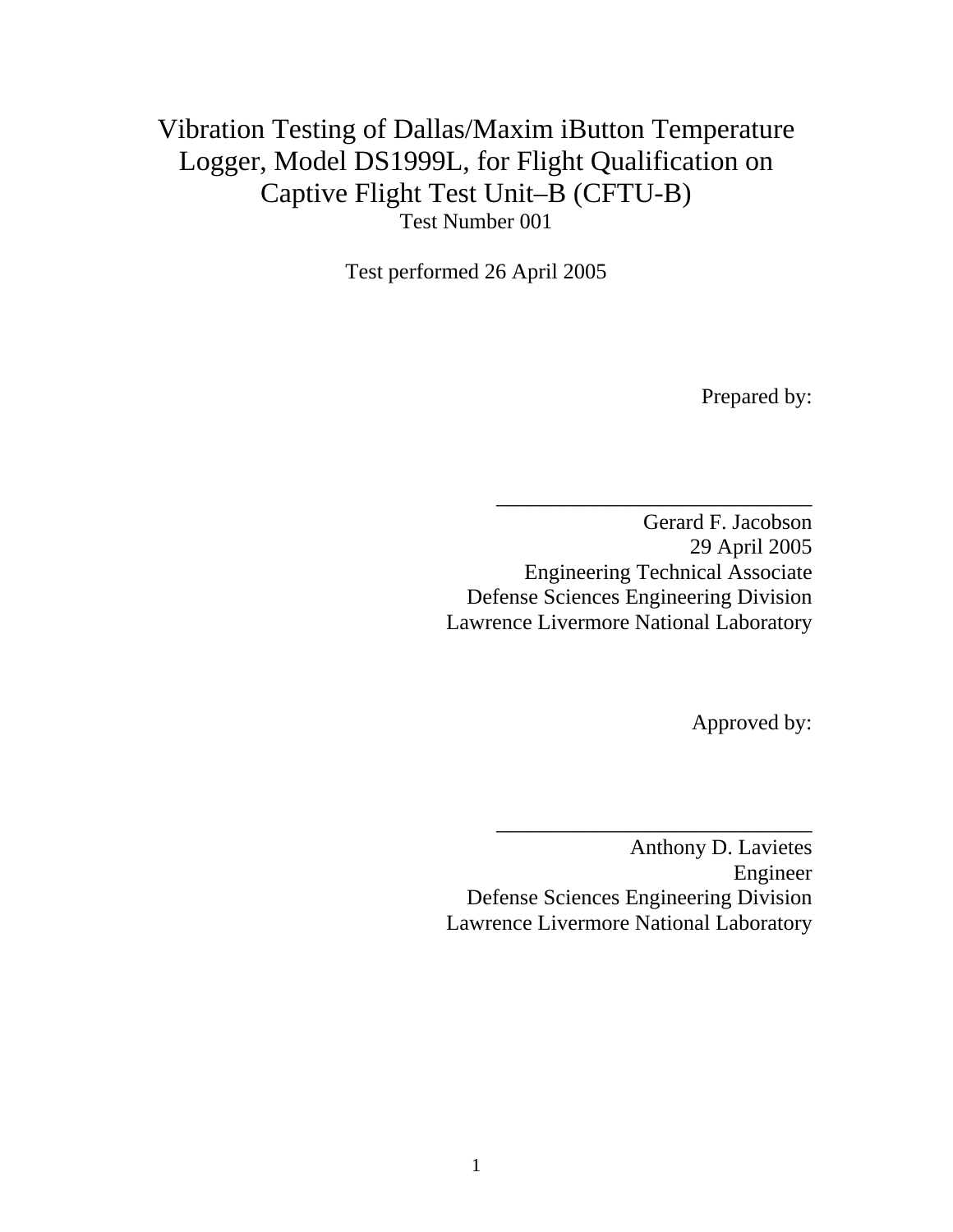## **1. Introduction**

This report documents the flight qualification testing of the Dallas/Maxim iButton temperature logger, model DS1922L, for internal mounting to the W80 Air Launched Cruise Missile (ALCM). A single test was performed utilizing a Labworks Inc. LW-140- 110 electro-dynamic vibration system in Building 131, Room 2272, at Lawrence Livermore National Laboratory, Livermore, California. Two DS1922L temperature loggers were tested simultaneously, one horizontally and one vertically.

The test consisted of random excitation in the vertical axis for 5-hours. The test spectrum used is a shaped random spectrum defined by the Boeing Company for flight qualification of all modifications flown on ALCM flight tests. The spectrum is defined from 10 to 2000 Hz with a 8.52 g RMS magnitude. The spectrum is given in Table 1 and shown graphically in Figure 1.1

|     | <b>Break Point</b>  | Frequency | <b>PSD</b><br>$(g^2/Hz)$ |  |
|-----|---------------------|-----------|--------------------------|--|
|     |                     | (Hz)      |                          |  |
|     |                     | 10        | 0.026                    |  |
|     | $\overline{2}$      | 50        | 0.026                    |  |
|     | 3                   | 60        | 0.03                     |  |
|     | 4                   | 600       | 0.03                     |  |
|     | 5                   | 800       | 0.03                     |  |
|     | 6                   | 2000      | 0.03                     |  |
|     |                     |           |                          |  |
| 0.1 |                     |           |                          |  |
|     |                     |           |                          |  |
|     |                     |           |                          |  |
|     |                     |           |                          |  |
|     |                     |           |                          |  |
|     |                     |           |                          |  |
|     | ------------------- |           | TТ                       |  |

Table 1 Flight Qualification Test Spectrum



Figure 1.1 ALCM Flight Qualification Test Spectrum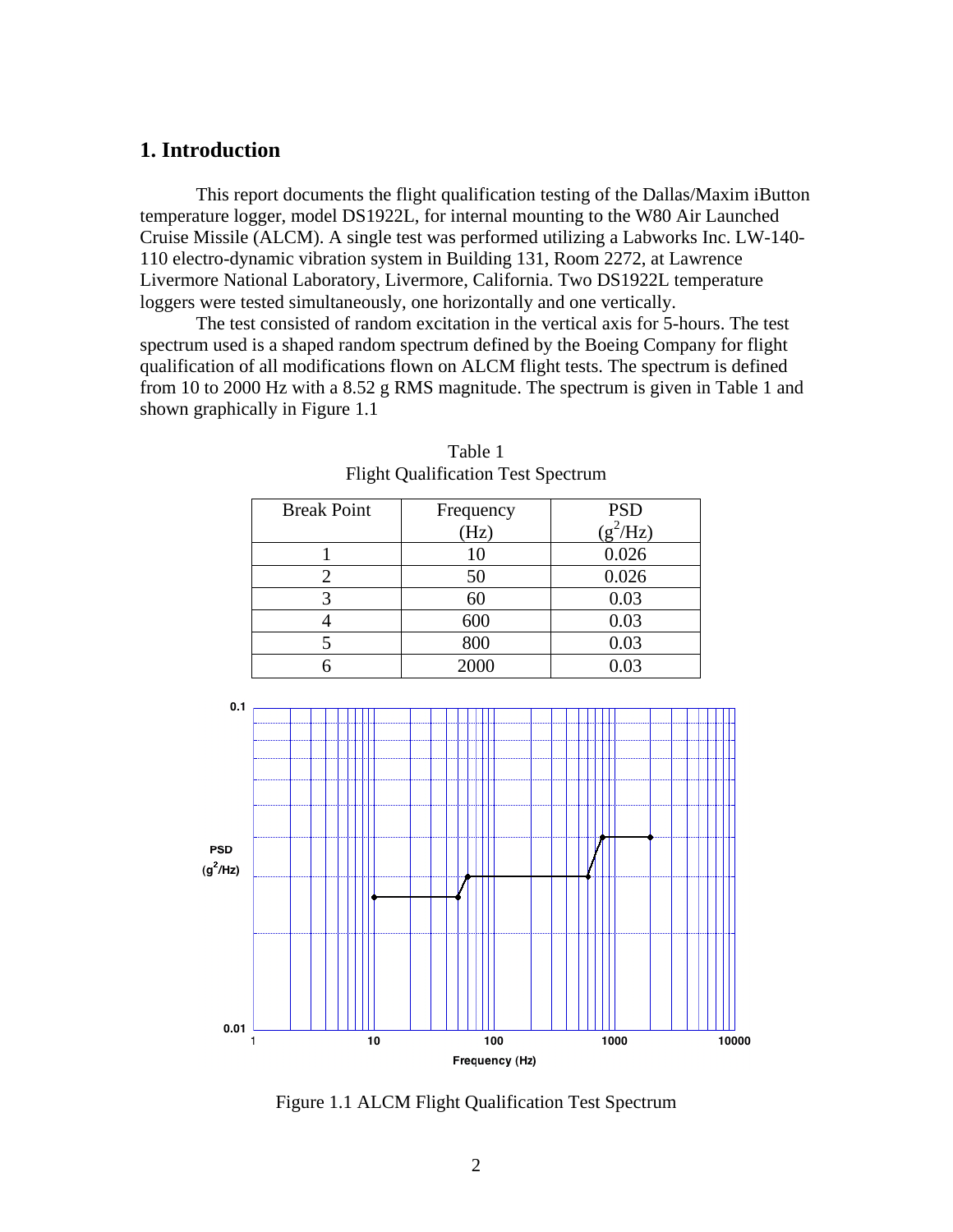## **2. Test Setup and Procedure**

A Kistler accelerometer, type 8636B50M05, S/N C196770, was attached at the center position of the shaker mounting plate of the shaker head for use as the reference/control accelerometer. An aluminum mounting plate was attached to top of the shaker using four 10-32 x 1" cap head screws, Figure 2.1. The shaker is controlled using VibeLab Pro Digital Sine, Random, and Shock Vibration Controller. It is a pc-based vibration test controller.



Figure 2.1 - Reference/control accelerometer and mounting plate.

A second Kistler accelerometer, type 8636B50M05, S/N C196961, was attached to the bottom horizontal surface of the mounting plate between the 10 and 11 o'clock positions, Figure 2.2. This accelerometer measured the response of the mounting plate to the test spectrum.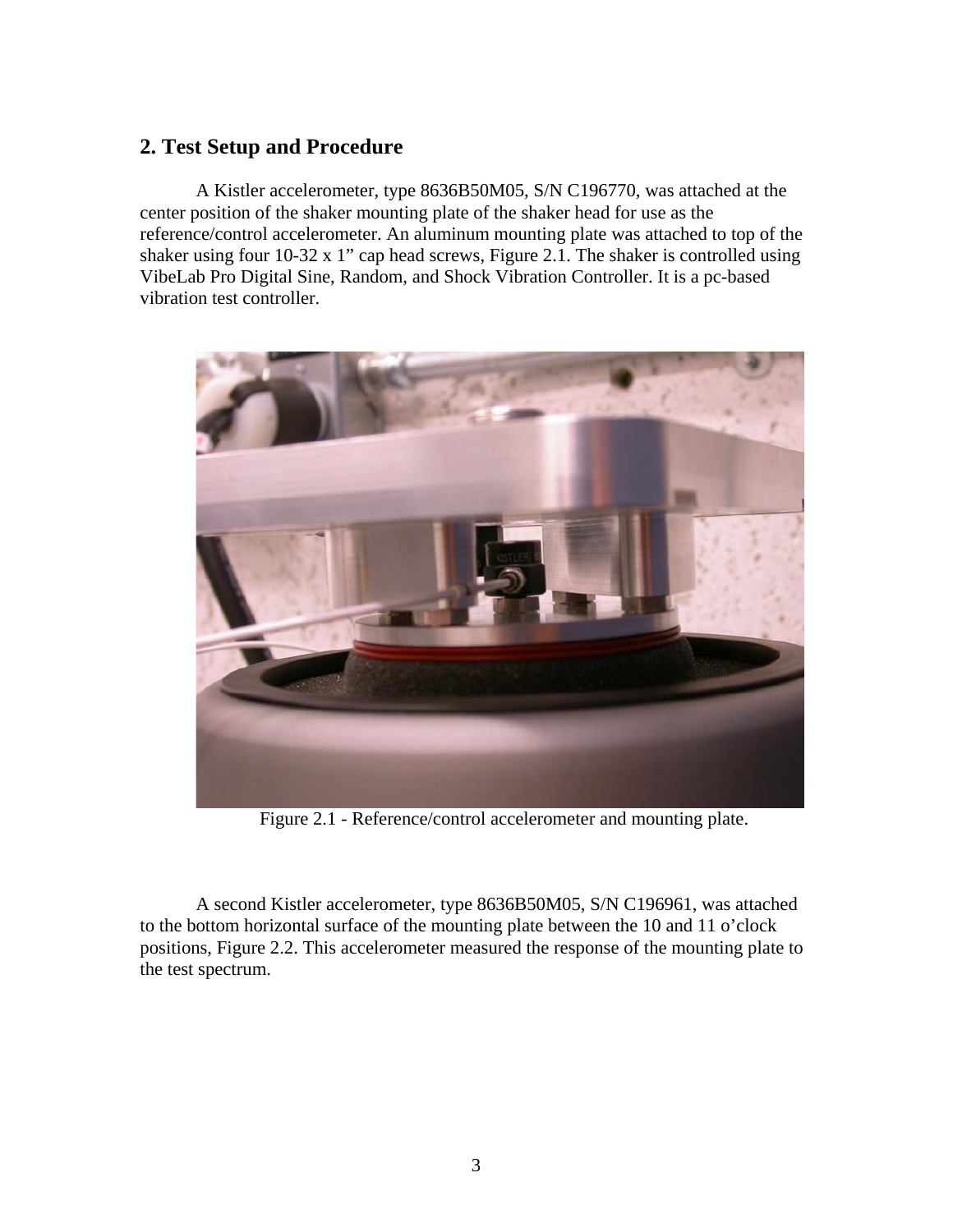

Figure 2.2 - Second accelerometer position.

The top horizontal surface, left side surface of the mounting plate and the bottom the two DS199L temperature loggers were cleaned using IPA. The two DS1922Ls were attached to the plate, one horizontally, S/N 3800000001F63541, and the other vertically, S/N 8F0000000200F41, using adhesive pads, Dallas/Maxim model DS9096P, Figures 2.3-2.4.



Figure 2.3 - Placement of DS1922L temperature loggers.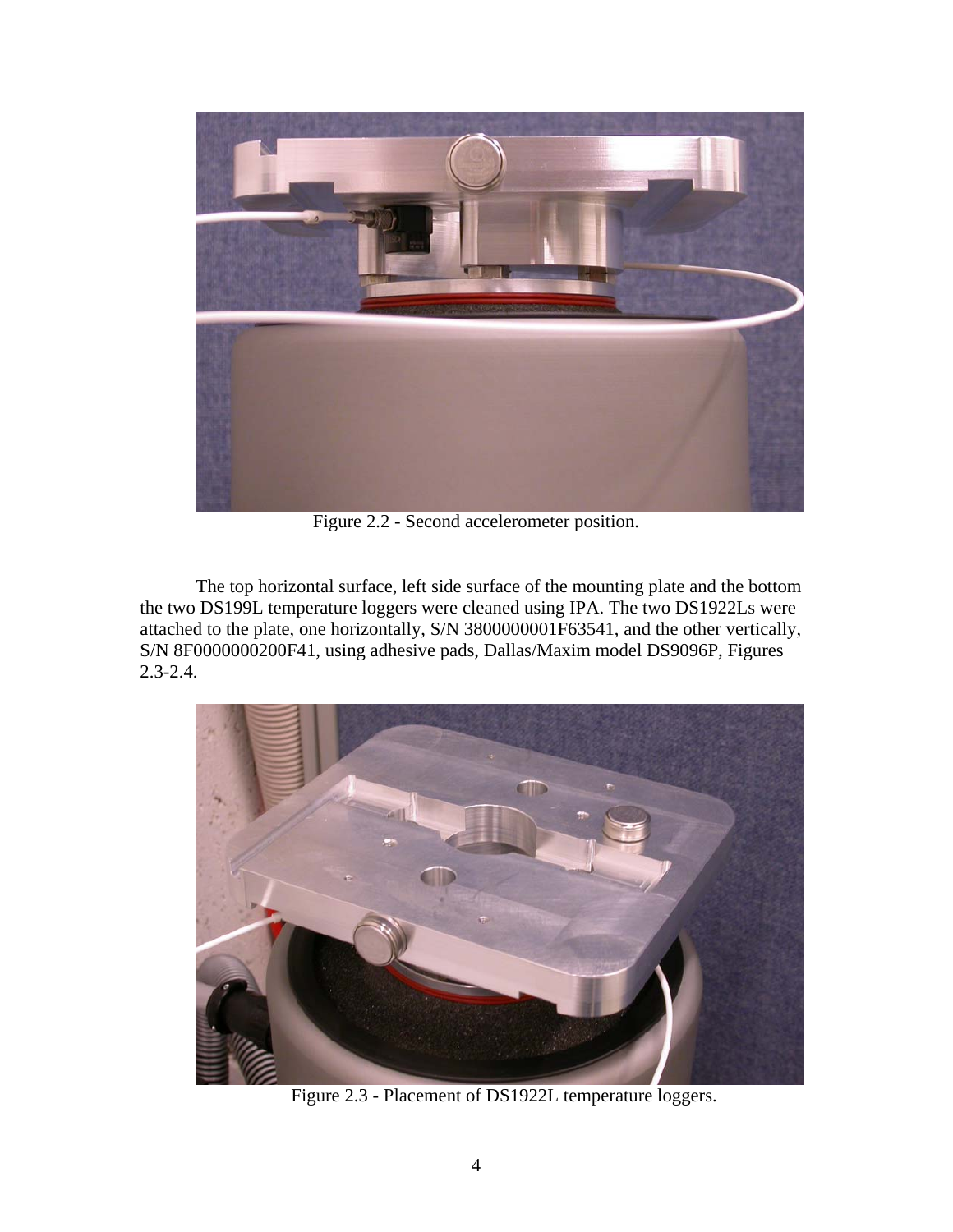

Figure 2.4 - DS1922L attached to the mounting plate with an adhesive pad.

The DS1922Ls were configured using ThermoTrack software from Proges-Plus. Parameters of the mission were a start delay of 5 minutes, 0.5° C resolution, and a 3 second sampling rate. The 3-second sampling rate allows the DS1922L to acquire 8129, 8-bit readings for 6 Hours 46 minutes and 27 Seconds. A 5-hour test requires a minimum of 6000 samples, which is easily accommodated by the DS1922L. A status check of the DS1922Ls was performed ~4 minutes after the scheduled start time to verify they were acquiring data.

The VibeLab software was set to the test position with a programmed 5-hour run time. The system performed a pretest at 12 dB below the desired amplitude. When it was determined that the desired spectrum was being achieved, the amplitude was raised to the test level and maintained for the programmed time. The system and test parts were monitored for the first 20-minutes and then checked periodically at 30-minute intervals. The last 10-minutes if the test were monitored with the test ending after 5-hours.

#### **3. Test Results**

The reference/control accelerometer is monitored continuously during the testing and provides feedback for the shaker control. Vibration amplitude and the calculated PSD are only saved periodically for tests of this type. For tests with duration of more than a couple of hours, this was done at the beginning and at the end of the test period. The PSDs are shown in Figures 3.1 and 3.2.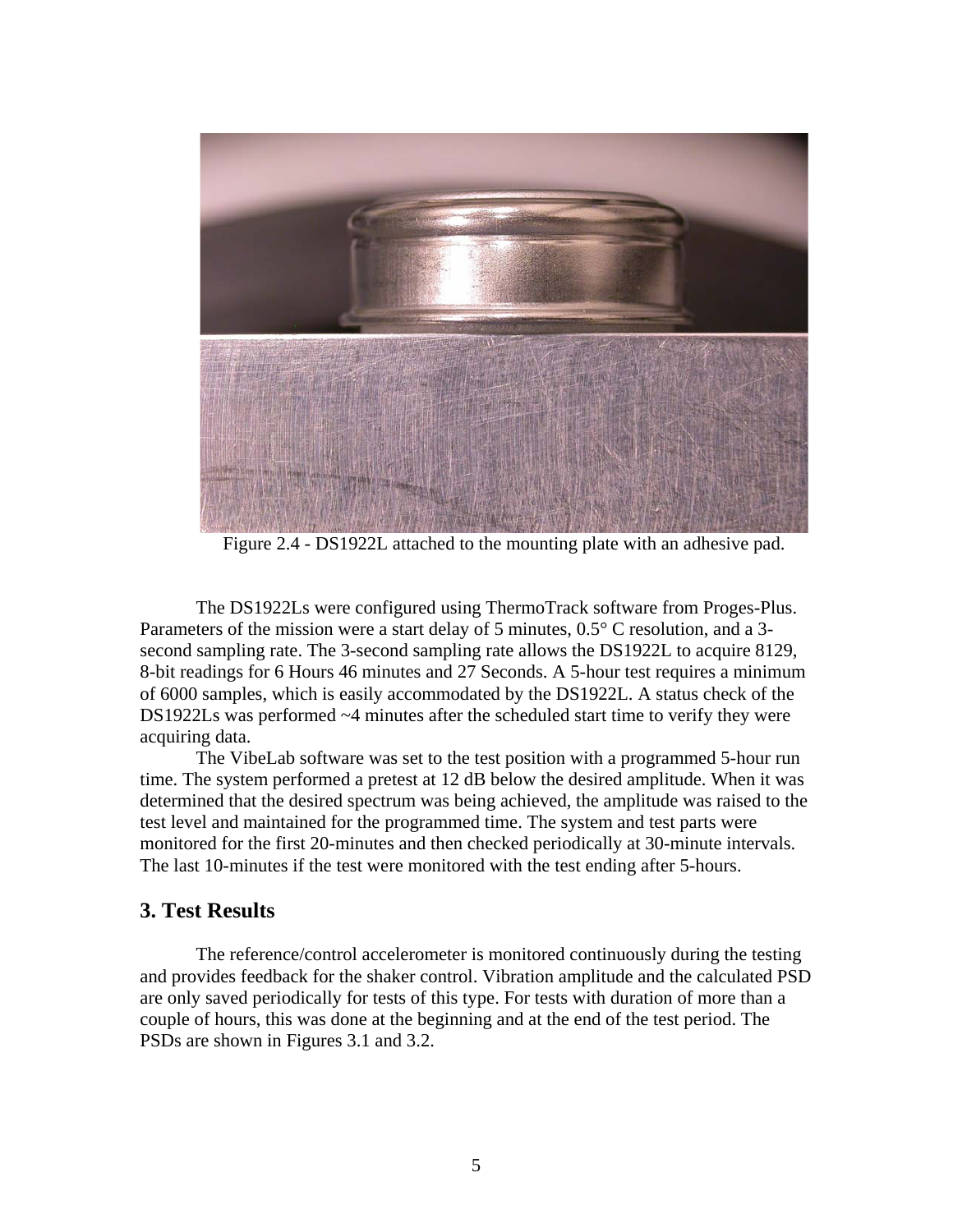

Figure 3.1 – Power Spectral Density plot taken at the beginning of test.



Figure 3.2 – Power Spectral Density plot taken at the end of test.